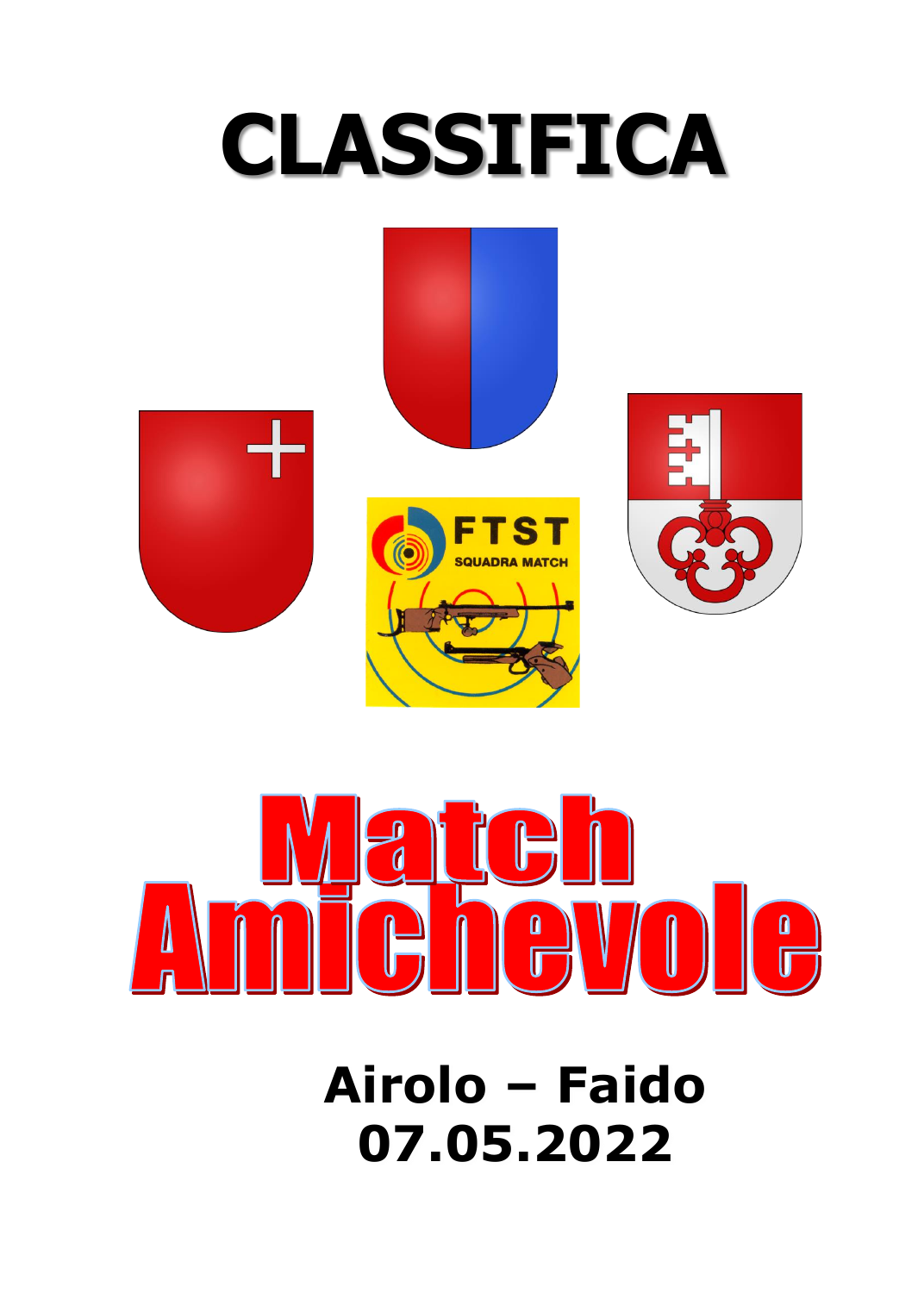Airolo - Faido 07.05.2022

| Rango       |                 | Cognome Nome        | Data | <b>CT</b>       | G  | G  | tot | Т  | т  | tot | P  | $\mathsf{P}$ | tot | <b>TOTALE</b> |
|-------------|-----------------|---------------------|------|-----------------|----|----|-----|----|----|-----|----|--------------|-----|---------------|
| $1^{\circ}$ | <b>SCHWYZ</b>   |                     |      |                 |    |    |     |    |    |     |    |              |     |               |
|             |                 | Mächler Remo        | 99   | <b>SZ</b>       | 93 | 92 | 185 | 95 | 95 | 190 | 83 | 92           | 175 | 550           |
|             |                 | Peter Renate        | 94   | <b>SZ</b>       | 93 | 94 | 187 | 96 | 98 | 194 | 80 | 88           | 168 | 549           |
|             |                 | <b>Koler Marius</b> | 02   | SZ              | 94 | 93 | 187 | 92 | 91 | 183 | 77 | 81           | 158 | 528           |
|             |                 | Totale              |      |                 |    |    |     |    |    |     |    |              |     | 1627          |
| $2^{\circ}$ | <b>TICINO 1</b> |                     |      |                 |    |    |     |    |    |     |    |              |     |               |
|             |                 | Cattaneo Benno      | 98   | T11             | 92 | 93 | 185 | 97 | 95 | 192 | 82 | 85           | 167 | 544           |
|             |                 | Rovati Thomas       | 93   | TI <sub>1</sub> | 87 | 92 | 179 | 95 | 97 | 192 | 82 | 90           | 172 | 543           |
|             |                 | Bianchi Mario       | 59   | T11             | 93 | 94 | 187 | 93 | 97 | 190 | 74 | 76           | 150 | 527           |
|             |                 | Totale              |      |                 |    |    |     |    |    |     |    |              |     | 1614          |
| $3^\circ$   | <b>TICINO 2</b> |                     |      |                 |    |    |     |    |    |     |    |              |     |               |
|             |                 | Devittori Augusto   | 62   | TI <sub>2</sub> | 84 | 93 | 177 | 94 | 90 | 184 | 80 | 84           | 164 | 525           |
|             |                 | Nesa Mauro          | 58   | TI <sub>2</sub> | 92 | 86 | 178 | 96 | 94 | 190 | 81 | 75           | 156 | 524           |
|             |                 | <b>Britt Jan</b>    | 55   | TI <sub>2</sub> | 90 | 92 | 182 | 94 | 89 | 183 | 83 | 70           | 153 | 518           |
|             |                 | Totale              |      |                 |    |    |     |    |    |     |    |              |     | 1567          |

| Rango | Cognome Nome         | Data | СT         | G  | G  | tot |    |    | tot | P  | P  | tot | <b>TOTALE</b> |    |
|-------|----------------------|------|------------|----|----|-----|----|----|-----|----|----|-----|---------------|----|
|       | Mächler Remo         | 99   | SZ         | 93 | 92 | 185 | 95 | 95 | 190 | 83 | 92 | 175 | 550           | 8  |
| 2     | Peter Renate         | 94   | SZ         | 93 | 94 | 187 | 96 | 98 | 194 | 80 | 88 | 168 | 549           | 13 |
| 3     | Cattaneo Benno       | 98   | TI 1       | 92 | 93 | 185 | 97 | 95 | 192 | 82 | 85 | 167 | 544           | 10 |
| 4     | Rovati Thomas        | 93   |            | 87 | 92 | 179 | 95 | 97 | 192 | 82 | 90 | 172 | 543           | 8  |
| 5     | <b>Koler Marius</b>  | 02   | SZ         | 94 | 93 | 187 | 92 | 91 | 183 | 77 | 81 | 158 | 528           | 5  |
| 6     | Bianchi Mario        | 59   | 1          | 93 | 94 | 187 | 93 | 97 | 190 | 74 | 76 | 150 | 527           | 8  |
|       | Devittori Augusto    | 62   | TI 2       | 84 | 93 | 177 | 94 | 90 | 184 | 80 | 84 | 164 | 525           | 6  |
| 8     | Nesa Mauro           | 58   | TI 2       | 92 | 86 | 178 | 96 | 94 | 190 | 81 | 75 | 156 | 524           | 10 |
| 9     | Beltraminelli Angelo | 60   | R TI       | 91 | 89 | 180 | 95 | 94 | 189 | 65 | 89 | 154 | 523           | 7  |
| 10    | Britt Jan            | 55   | TI 2       | 90 | 92 | 182 | 94 | 89 | 183 | 83 | 70 | 153 | 518           | 6  |
| 11    | Zehnder Robert       | 67   | <b>RSZ</b> | 83 | 91 | 174 | 96 | 92 | 188 | 75 | 75 | 150 | 512           | 8  |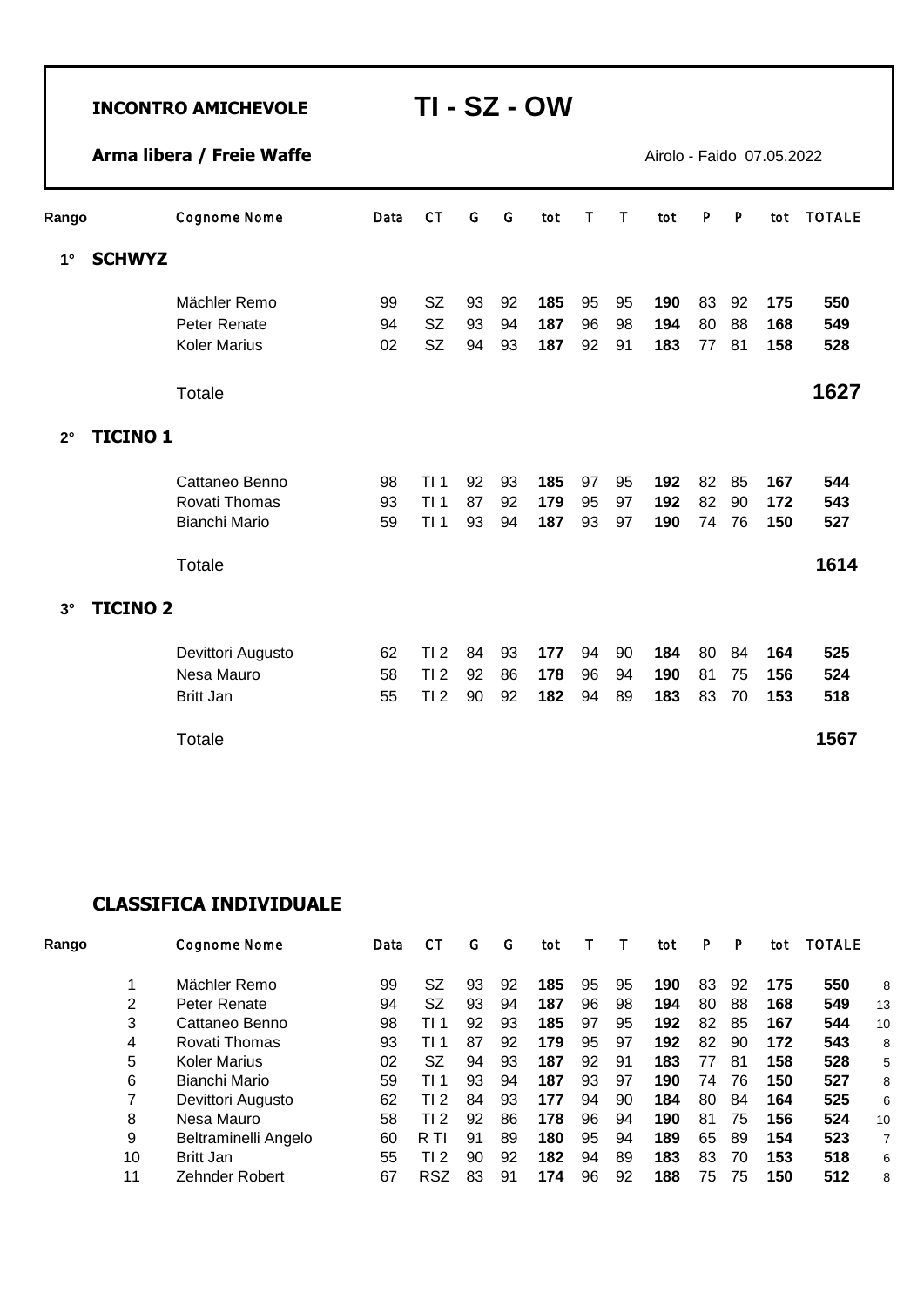### **Fucile Standard /Standardgewehr Airolo - Faido 07.05.2022**

| Rango       |                 | <b>Cognome Nome</b>     | Data | <b>CT</b> | Т   | т   | т  | tot | G  | G  | G  | tot | <b>TOTALE</b> | M |
|-------------|-----------------|-------------------------|------|-----------|-----|-----|----|-----|----|----|----|-----|---------------|---|
| $1^{\circ}$ | TICINO          |                         |      |           |     |     |    |     |    |    |    |     |               |   |
|             |                 | Stempfel Nicola         | 74   | ΤI        | 94  | 96  | 98 | 288 | 92 | 88 | 94 | 274 | 562           |   |
|             |                 | Taragnoli Alfredo       | 55   | ΤI        | 96  | 96  | 93 | 285 | 90 | 96 | 90 | 276 | 561           |   |
|             |                 | Gianella Maurizio       | 57   | ΤI        | 95  | 99  | 95 | 289 | 91 | 87 | 91 | 269 | 558           |   |
|             |                 | <b>Martini Simone</b>   | 61   | ΤI        | 93  | 96  | 94 | 283 | 93 | 82 | 91 | 266 | 549           |   |
|             |                 | Totale                  |      |           |     |     |    |     |    |    |    |     | 2230          |   |
| $2^{\circ}$ | <b>SCHWYZ</b>   |                         |      |           |     |     |    |     |    |    |    |     |               |   |
|             |                 | Steiner Sabina          | 95   | <b>SZ</b> | 93  | 96  | 98 | 287 | 93 | 97 | 91 | 281 | 568           |   |
|             |                 | <b>Holdener Thomas</b>  | 79   | <b>SZ</b> | 92  | 97  | 92 | 281 | 89 | 94 | 93 | 276 | 557           |   |
|             |                 | Aschwanden Markus       | 47   | <b>SZ</b> | 91  | 95  | 96 | 282 | 93 | 90 | 89 | 272 | 554           |   |
|             |                 | Schyder Ueli            | 58   | SZ        | 90  | 100 | 96 | 286 | 85 | 76 | 85 | 246 | 532           |   |
|             |                 | Totale                  |      |           |     |     |    |     |    |    |    |     | 2211          |   |
| $3^\circ$   | <b>OBWALDEN</b> |                         |      |           |     |     |    |     |    |    |    |     |               |   |
|             |                 | Carigiet Christof       | 65   | <b>OW</b> | 100 | 99  | 99 | 298 | 92 | 93 | 94 | 279 | 577           |   |
|             |                 | <b>Bossard Max</b>      | 66   | <b>OW</b> | 88  | 93  | 95 | 276 | 93 | 84 | 96 | 273 | 549           |   |
|             |                 | <b>Gesseney Patrick</b> | 62   | <b>OW</b> | 93  | 92  | 94 | 279 | 87 | 85 | 94 | 266 | 545           |   |
|             |                 |                         |      |           |     |     |    | 0   |    |    |    | 0   | 0             |   |
|             |                 |                         |      |           |     |     |    |     |    |    |    |     | 1671          |   |

| Rango |    | <b>Cognome Nome</b>      | Data | СT        |     |     |    | tot | G  | G  | G  | tot | TOTALE |    |
|-------|----|--------------------------|------|-----------|-----|-----|----|-----|----|----|----|-----|--------|----|
|       |    | <b>Carigiet Christof</b> | 65   | <b>OW</b> | 100 | 99  | 99 | 298 | 92 | 93 | 94 | 279 | 577    | 15 |
|       | 2  | Steiner Sabina           | 95   | <b>SZ</b> | 93  | 96  | 98 | 287 | 93 | 97 | 91 | 281 | 568    | 8  |
|       | 3  | <b>Stempfel Nicola</b>   | 74   | TI        | 94  | 96  | 98 | 288 | 92 | 88 | 94 | 274 | 562    | 14 |
|       | 4  | Taragnoli Alfredo        | 55   | TI        | 96  | 96  | 93 | 285 | 90 | 96 | 90 | 276 | 561    | 18 |
|       | 5  | Gianella Maurizio        | 57   | TI        | 95  | 99  | 95 | 289 | 91 | 87 | 91 | 269 | 558    | 11 |
|       | 6  | <b>Holdener Thomas</b>   | 79   | SZ        | 92  | 97  | 92 | 281 | 89 | 94 | 93 | 276 | 557    | 8  |
|       | 7  | Aschwanden Markus        | 47   | SZ        | 91  | 95  | 96 | 282 | 93 | 90 | 89 | 272 | 554    | 10 |
|       | 8  | Martini Simone           | 61   | ΤI        | 93  | 96  | 94 | 283 | 93 | 82 | 91 | 266 | 549    | 11 |
|       | 9  | <b>Bossard Max</b>       | 66   | <b>OW</b> | 88  | 93  | 95 | 276 | 93 | 84 | 96 | 273 | 549    | 7  |
|       | 10 | <b>Gesseney Patrick</b>  | 62   | <b>OW</b> | 93  | 92  | 94 | 279 | 87 | 85 | 94 | 266 | 545    | 6  |
|       | 11 | Schyder Ueli             | 58   | <b>SZ</b> | 90  | 100 | 96 | 286 | 85 | 76 | 85 | 246 | 532    |    |
|       |    |                          |      |           |     |     |    |     |    |    |    |     |        |    |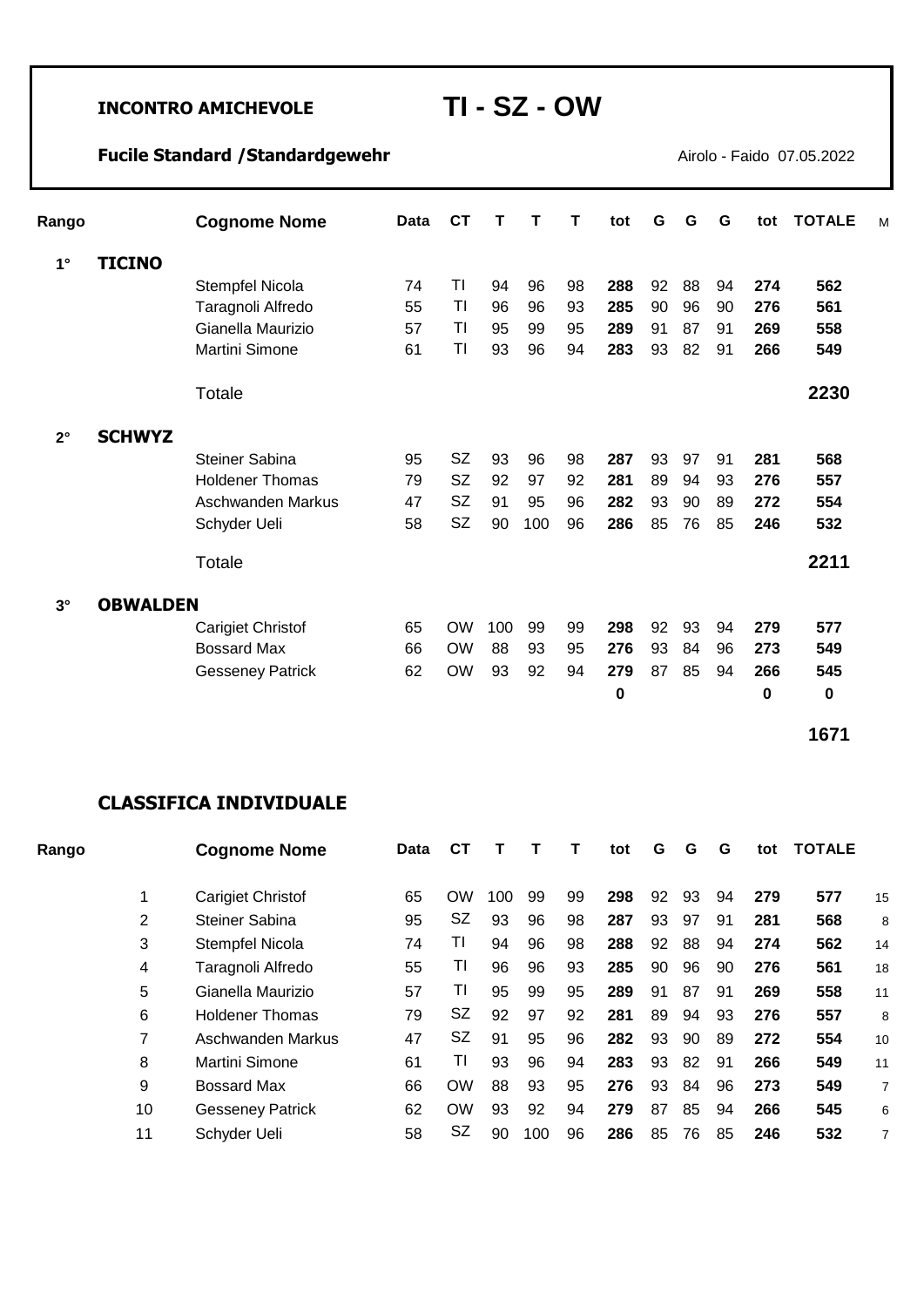## Armi d'ordinanza/ Ordonazwaffen **Airolo - Faido 07.05.2022**

| Rango       |                 | <b>Cognome Nome</b>     | Data | СT        | т  | т  | т  | tot | G  | G  | G  | tot | <b>TOTALE</b> | M |
|-------------|-----------------|-------------------------|------|-----------|----|----|----|-----|----|----|----|-----|---------------|---|
| $1^{\circ}$ | TICINO          |                         |      |           |    |    |    |     |    |    |    |     |               |   |
|             |                 | Jucker Ronald           | 55   | ΤI        | 90 | 88 | 94 | 272 | 83 | 89 | 89 | 261 | 533           |   |
|             |                 | Luiselli Romano         | 72   | ΤI        | 86 | 90 | 87 | 263 | 84 | 89 | 88 | 261 | 524           |   |
|             |                 | <b>Hurschler Linda</b>  | 01   | ΤI        | 89 | 90 | 90 | 269 | 77 | 88 | 84 | 249 | 518           |   |
|             |                 | Gabaldo Simone          | 01   | TI        | 91 | 90 | 86 | 267 | 78 | 85 | 80 | 243 | 510           |   |
|             |                 | Totale                  |      |           |    |    |    |     |    |    |    |     | 2085          |   |
| $2^{\circ}$ | <b>SCHWYZ</b>   |                         |      |           |    |    |    |     |    |    |    |     |               |   |
|             |                 | Schuler Josef           | 54   | <b>SZ</b> | 94 | 91 | 89 | 274 | 89 | 86 | 86 | 261 | 535           |   |
|             |                 | Janser Beat             | 86   | <b>SZ</b> | 89 | 84 | 90 | 263 | 81 | 87 | 86 | 254 | 517           |   |
|             |                 | <b>Hauser Fredy</b>     | 45   | <b>SZ</b> | 80 | 87 | 92 | 259 | 78 | 86 | 83 | 247 | 506           |   |
|             |                 | <b>Betschart Martin</b> | 58   | <b>SZ</b> | 87 | 89 | 90 | 266 | 77 | 78 | 81 | 236 | 502           |   |
|             |                 | Totale                  |      |           |    |    |    |     |    |    |    |     | 2060          |   |
| $3^\circ$   | <b>OBWALDEN</b> |                         |      |           |    |    |    |     |    |    |    |     |               |   |
|             |                 | Britschgi Karin         | 74   | <b>OW</b> | 88 | 97 | 90 | 275 | 92 | 87 | 88 | 267 | 542           |   |
|             |                 | Vogler Hansbat          | 64   | <b>OW</b> | 80 | 90 | 92 | 262 | 83 | 88 | 85 | 256 | 518           |   |
|             |                 | <b>Kiser Severin</b>    | 03   | <b>OW</b> | 88 | 83 | 90 | 261 | 85 | 82 | 83 | 250 | 511           |   |
|             |                 | Bachmann Stefan         | 02   | <b>OW</b> | 81 | 73 | 86 | 240 | 76 | 58 | 79 | 213 | 453           |   |
|             |                 | Totale                  |      |           |    |    |    |     |    |    |    |     | 2024          |   |

| Rango | <b>Cognome Nome</b>     | Data | CТ        |    |    |    | tot | G  | G  | G  | tot | <b>TOTALE</b> |   |
|-------|-------------------------|------|-----------|----|----|----|-----|----|----|----|-----|---------------|---|
| 1     | Carigiet Christof       | 65   | ROW       | 90 | 95 | 88 | 273 | 90 | 88 | 93 | 271 | 544           | 8 |
| 2     | Britschgi Karin         | 74   | OW        | 88 | 97 | 90 | 275 | 92 | 87 | 88 | 267 | 542           | 9 |
| 3     | Schuler Josef           | 54   | <b>SZ</b> | 94 | 91 | 89 | 274 | 89 | 86 | 86 | 261 | 535           | 5 |
| 4     | Jucker Ronald           | 55   | TI        | 90 | 88 | 94 | 272 | 83 | 89 | 89 | 261 | 533           | 4 |
| 5     | Luiselli Romano         | 72   | TI        | 86 | 90 | 87 | 263 | 84 | 89 | 88 | 261 | 524           | 3 |
| 6     | Vogler Hansbat          | 64   | OW        | 80 | 90 | 92 | 262 | 83 | 88 | 85 | 256 | 518           | 7 |
| 7     | Hurschler Linda         | 01   | ΤI        | 89 | 90 | 90 | 269 | 77 | 88 | 84 | 249 | 518           | 6 |
| 8     | Janser Beat             | 86   | SZ.       | 89 | 84 | 90 | 263 | 81 | 87 | 86 | 254 | 517           | 5 |
| 9     | Kiser Severin           | 03   | OW        | 88 | 83 | 90 | 261 | 85 | 82 | 83 | 250 | 511           | 6 |
| 10    | Gabaldo Simone          | 01   | TI        | 91 | 90 | 86 | 267 | 78 | 85 | 80 | 243 | 510           | 7 |
| 11    | <b>Hauser Fredy</b>     | 45   | SZ        | 80 | 87 | 92 | 259 | 78 | 86 | 83 | 247 | 506           | 5 |
| 12    | <b>Betschart Martin</b> | 58   | SZ        | 87 | 89 | 90 | 266 | 77 | 78 | 81 | 236 | 502           | 5 |
| 13    | Bachmann Stefan         | 02   | OW        | 81 | 73 | 86 | 240 | 76 | 58 | 79 | 213 | 453           | 2 |
|       |                         |      |           |    |    |    |     |    |    |    |     |               |   |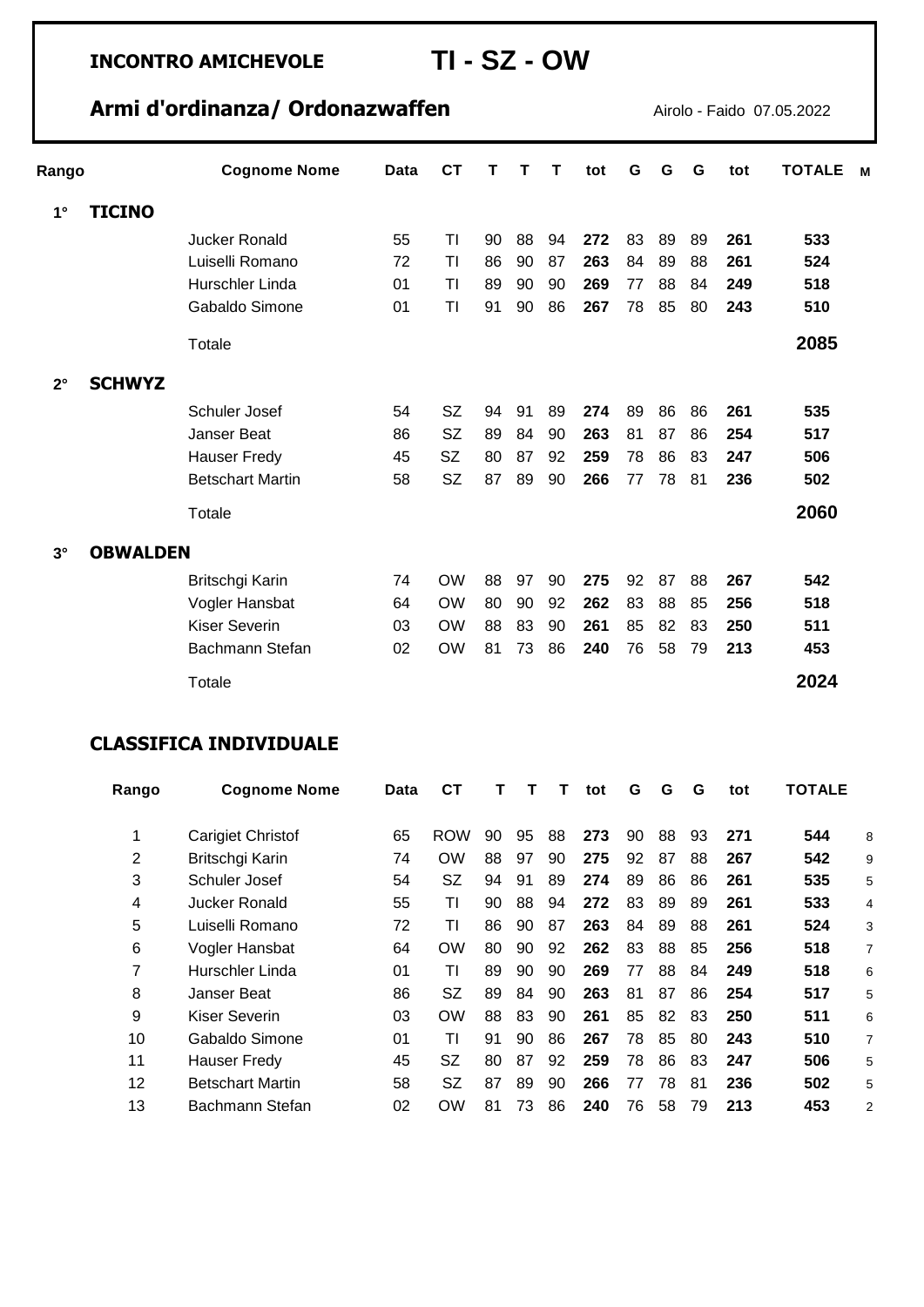#### **Pistola Libera / Pistole A - Programm Airolo - Faido 07.05.2022**

| Rango       |                 | <b>Cognome Nome</b>   | Data CT |           | P 1 | P <sub>2</sub> | P <sub>3</sub> | <b>P4</b> | <b>P5</b> | <b>P6</b> | <b>TOTALE</b> |
|-------------|-----------------|-----------------------|---------|-----------|-----|----------------|----------------|-----------|-----------|-----------|---------------|
| $1^{\circ}$ | <b>OBWALDEN</b> |                       |         |           |     |                |                |           |           |           |               |
|             |                 | Brechbühl Roland      | 79      | <b>OW</b> | 89  | 91             | 89             | 92        | 91        | 93        | 545           |
|             |                 | von Flüe Markus       | 93      | <b>OW</b> | 89  | 83             | 89             | 89        | 92        | 85        | 527           |
|             |                 | <b>Wallimann Pius</b> | 58      | <b>OW</b> | 84  | 83             | 81             | 81        | 86        | 86        | 501           |
|             |                 | Totale                |         |           |     |                |                |           |           |           | 1573          |
| $2^{\circ}$ | <b>SCHWYZ</b>   |                       |         |           |     |                |                |           |           |           |               |
|             |                 | Annen Iris            | 95      | <b>SZ</b> | 91  | 91             | 87             | 87        | 83        | 85        | 524           |
|             |                 | lapello Vito          | 48      | <b>SZ</b> | 75  | 85             | 85             | 86        | 88        | 80        | 499           |
|             |                 | Aufdermauer Richard   | 58      | <b>SZ</b> | 72  | 75             | 78             | 89        | 85        | 79        | 478           |
|             |                 | Totale                |         |           |     |                |                |           |           |           | 1501          |
| $3^\circ$   | <b>Ticino</b>   |                       |         |           |     |                |                |           |           |           |               |
|             |                 | Daldini Tiziano       | 68      | TI        | 82  | 75             | 85             | 87        | 84        | 83        | 496           |
|             |                 | Cattaneo Mariagrazia  | 68      | ΤI        | 85  | 82             | 81             | 80        | 88        | 76        | 492           |
|             |                 | Guscetti Marzio       | 77      | ΤI        | 87  | 80             | 79             | 80        | 84        | 79        | 489           |
|             |                 | Totale                |         |           |     |                |                |           |           |           | 1477          |

|    | <b>Rango Cognome Nome</b> | Data CT |            | <b>P</b> 1 | P <sub>2</sub> | P3 | P4 | P5 | P6 | <b>TOTALE</b> |                |
|----|---------------------------|---------|------------|------------|----------------|----|----|----|----|---------------|----------------|
|    |                           |         |            |            |                |    |    |    |    |               |                |
| 1  | Brechbühl Roland          | 79      | <b>OW</b>  | 89         | 91             | 89 | 92 | 91 | 93 | 545           | $\overline{7}$ |
| 2  | von Flüe Markus           | 93      | <b>OW</b>  | 89         | 83             | 89 | 89 | 92 | 85 | 527           | 3              |
| 3  | Annen Iris                | 95      | SZ         | 91         | 91             | 87 | 87 | 83 | 85 | 524           | 6              |
| 4  | Wallimann Pius            | 58      | <b>OW</b>  | 84         | 83             | 81 | 81 | 86 | 86 | 501           | 4              |
| 5  | lapello Vito              | 48      | SZ         | 75         | 85             | 85 | 86 | 88 | 80 | 499           | 3              |
| 6  | Daldini Tiziano           | 68      | TI         | 82         | 75             | 85 | 87 | 84 | 83 | 496           | 5              |
| 7  | Cattaneo Mariagrazia      | 68      | TI         | 85         | 82             | 81 | 80 | 88 | 76 | 492           | 3              |
| 8  | <b>Knittel Bruno</b>      | 65      | <b>RSZ</b> | 78         | 83             | 87 | 81 | 78 | 84 | 491           | 1              |
| 9  | Guscetti Marzio           | 77      | TI         | 87         | 80             | 79 | 80 | 84 | 79 | 489           | 5              |
| 10 | Aufdermauer Richard       | 58      | SZ         | 72         | 75             | 78 | 89 | 85 | 79 | 478           | 2              |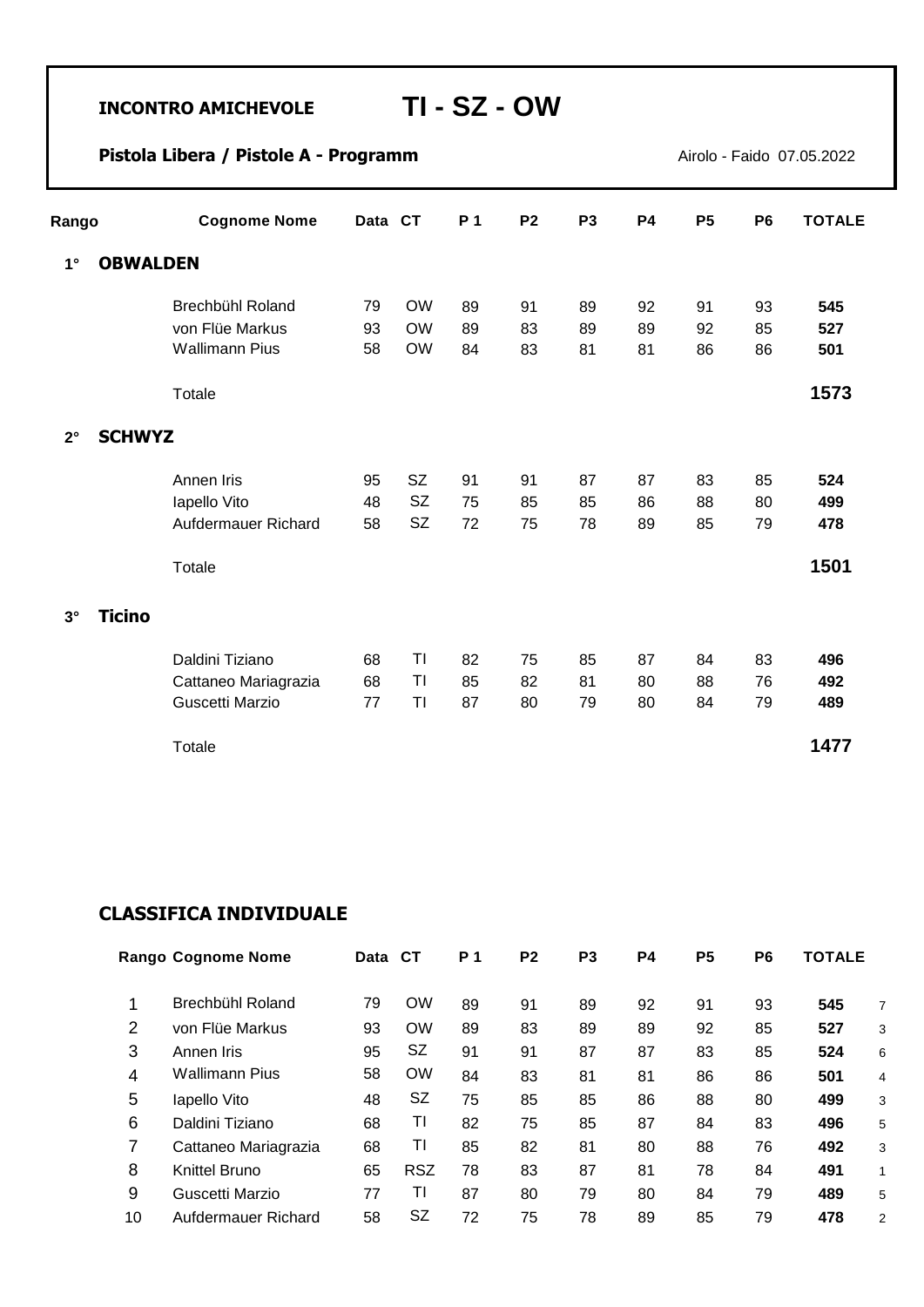|             | Pistola Pr B 50 m / Pistole B - Programm 50 m |             |           |           |                |                |     |     |                | Airolo - Faido 07.05.2022 |     |               |
|-------------|-----------------------------------------------|-------------|-----------|-----------|----------------|----------------|-----|-----|----------------|---------------------------|-----|---------------|
| Rango       | <b>Cognome Nome</b>                           | <b>Data</b> | <b>CT</b> | <b>P1</b> | P <sub>2</sub> | P <sub>3</sub> | tot | C 1 | C <sub>2</sub> | C <sub>3</sub>            | tot | <b>TOTALE</b> |
| $1^{\circ}$ | <b>TICINO</b>                                 |             |           |           |                |                |     |     |                |                           |     |               |
|             | Lupi Barbara                                  | 85          | TI        | 94        | 92             | 90             | 276 | 90  | 93             | 89                        | 272 | 548           |
|             | Marazza Cédric                                | 56          | TI        | 91        | 86             | 92             | 269 | 92  | 91             | 86                        | 269 | 538           |
|             | Bernaschina Bernardo                          | 58          | ΤI        | 85        | 87             | 88             | 260 | 87  | 82             | 86                        | 255 | 515           |
|             | Totale                                        |             |           |           |                |                |     |     |                |                           |     | 1601          |

| Rango         | <b>Cognome Nome</b>    | Data | СT   | P1  | P <sub>2</sub> | P <sub>3</sub> | tot | <b>C</b> 1 | C <sub>2</sub> | C <sub>3</sub> |     | tot TOTALE |
|---------------|------------------------|------|------|-----|----------------|----------------|-----|------------|----------------|----------------|-----|------------|
|               | Lupi Barbara           | 85   |      | 94  | 92             | 90             | 276 | 90         | 93             | 89             | 272 | 548        |
| $\mathcal{P}$ | Marazza Cédric         | 56.  |      | 91  | 86             | 92             | 269 | 92         | 91             | 86             | 269 | 538        |
| 3             | <b>Esposito Flavio</b> | 54   | R TI | .91 | 91             | 90             | 272 | 82         | 79             | 87             | 248 | 520        |
| 4             | Bernaschina Bernardo   | 58   |      | 85  | 87             | 88             | 260 | 87         | 82             | 86             | 255 | 515        |